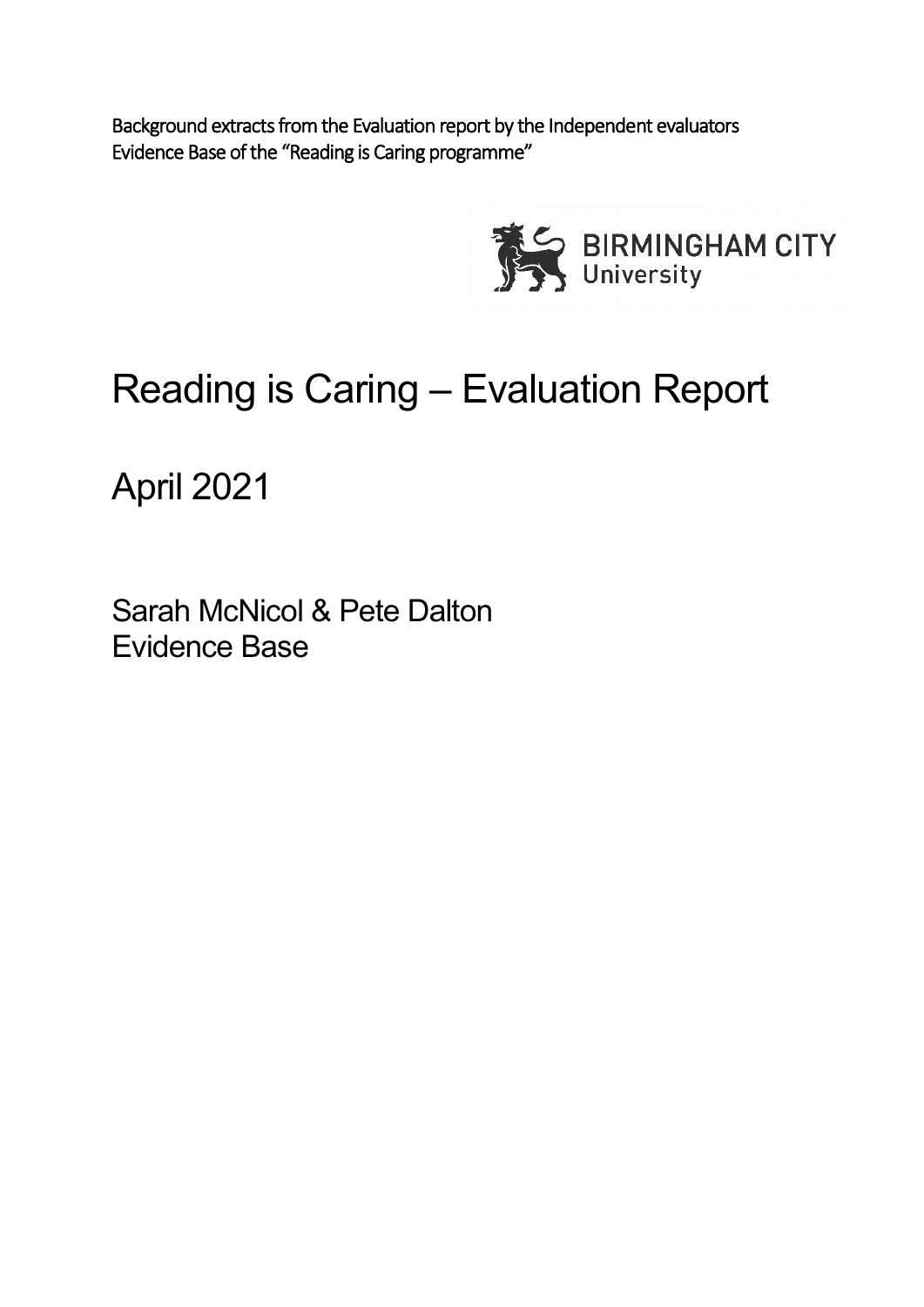# **Summary of the impacts of Reading is Caring**

Reading is Caring is based on the notion that shared reading is a tool that can help a person with dementia and their care partner or care staff to maintain their relationship; help the carer to find ways to join their loved one on their unique dementia journey; and also, through personal reading, find some respite from the stress caused by their caring responsibilities.

This evaluation of the pilot phase of Reading is Caring (2019-21) has demonstrated the following:

- 1. Reading is Caring offers **comfort** to people living with dementia. It promotes relaxation in everyday situations and relieves stress in more challenging circumstances.
- 2. Reading is Caring supports the **inclusion** of people with dementia in activities as they become more involved and responsive than may usually be the case.
- 3. Reading is Caring provides people living with dementia a means to share aspects of their **identity** and validates the things that are important to them and that have shaped who they are.
- 4. Reading is Caring offers an enjoyable, stimulating form of **occupation** for people with dementia. It also provides a focus for further conversation, reflection and discussion – and potentially other activities.
- 5. Reading is Caring supports **attachment** and feeling close to others as reading can prompt people living with dementia to share memories they have not done previously; play a more equal part in caring relationships; and make connections at a deeper level than is often possible through everyday conversation.
- 6. Reading is Caring workshops have helped care partners and care staff to feel more **confident in engaging in shared reading**, particularly in reading aloud and slowing down their reading where appropriate (which may feel unnatural at first), but also using different types of text and integrating shared reading with other activities.
- 7. Reading is Caring impacts on **caring relationships** in a variety of ways, in particular, in bringing together the wider family and support network of the person with dementia in a shared endeavour. Shared reading is seen as a highly positive aspect of caring relationships.
- 8. Reading is Caring also has an impact on the **mental health and wellbeing of care partners and care staff**. It can be useful, not just to the person with the dementia, but also to the care partner/care staff in stressful situations, and can help care partners/care staff to feel they are making a positive difference.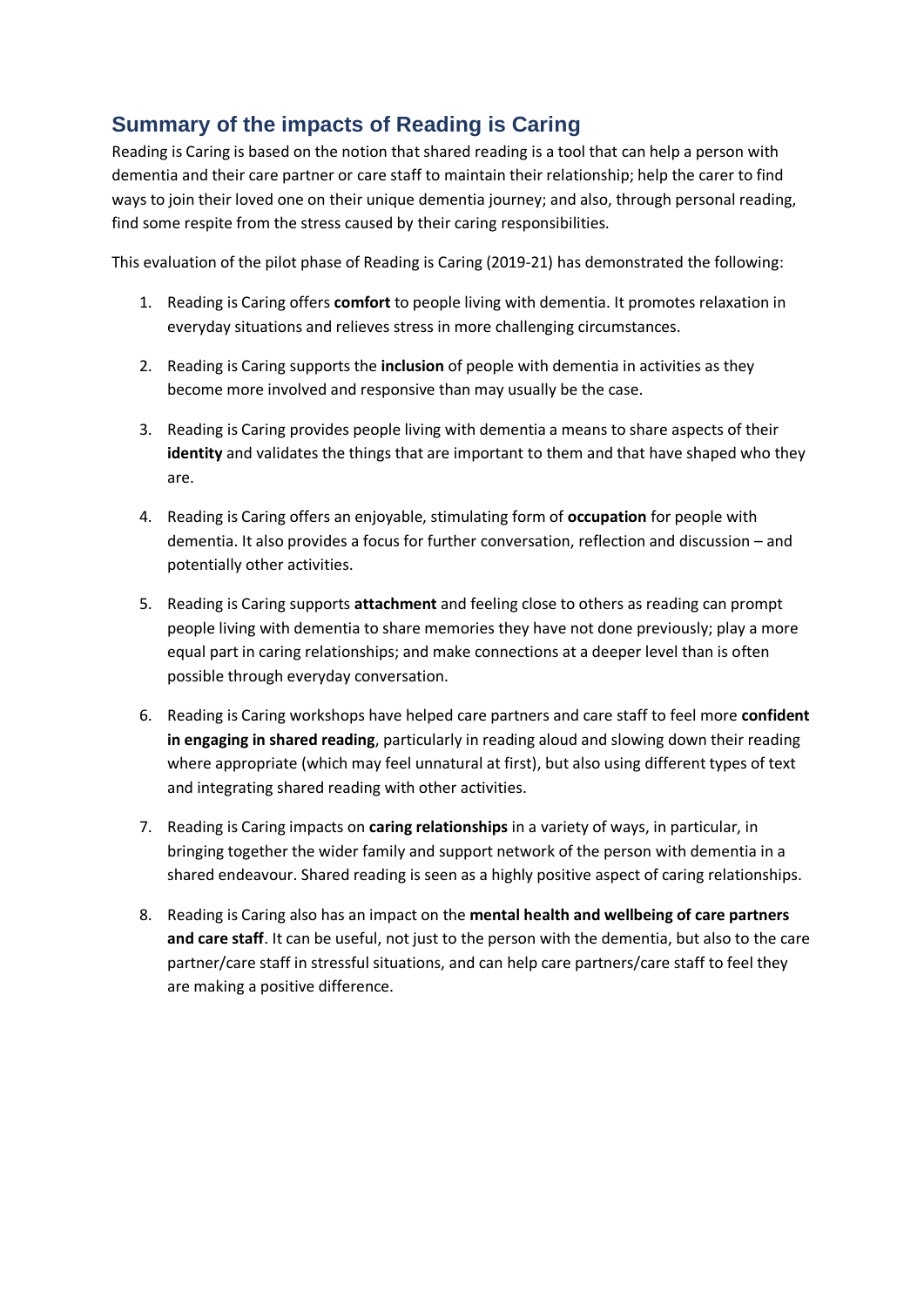#### Delivery of workshops

All 32 completed feedback forms, returned by 22 participants (including taster (5 Phase 1; 1 Phase 2), full-day (1) and half-day (25) sessions), indicated that they were happy with the approach taken to the workshops. In particular, they praised the workshop facilitator for her organisation and clarity, as well as her passion and enthusiasm. They also commented that the sessions were well-paced, relaxed and informal:

*…the session was well paced, the leader well prepared and the video items clear and informative. (Phase 2 half-day – part 2 feedback)*

*… it was relaxed and informal and we had lots of opportunity to feedback (Phase 1 Taster session feedback).*

This praise was echoed in informal feedback received via email:

*I cannot praise you enough for the way you delivered the workshops - honestly it was an absolute privilege and joy to be involved… (Phase 2 participant)*

*I've gained a great deal from today more than I'd expected given our current situation, it's been excellent. Thank you (Phase 2 participant).*

One of the key strengths of the programme is the workshop facilitator's knowledge of, and enthusiasm for, literature and ability to work with participants to think about possible resources and different ways of reading with the person they care for. This came through strongly in interviews conducted:

*[The workshops facilitator's] enthusiasm comes across, way she delivers the training is not boring and she brings life to it (care staff feedback)*

*I loved her manner and her warmth and her enthusiasm and her understanding of…my situation (care partner feedback)* 

*I think that [discussion with the workshop facilitator] was the big thing about it for me…during the conversation, I thought, "Oh, I could put that in [the life story book box] as well' (care partner feedback).*

Participants spoke about the value of this sharing both during the session, but also through followup emails or conversations with the workshop facilitator.

Participants also commented on the usefulness of the written materials – slides, handbook and reading diary – to support the workshops:

*Reading is Caring handbook is a great resource - one that can be readily drawn upon when needed (Phase 2, half-day feedback)*

*The video items [were] clear and informative. The handbook and reading diary have left me with a complete aide memoire of the workshops (Phase 2, half-day feedback).*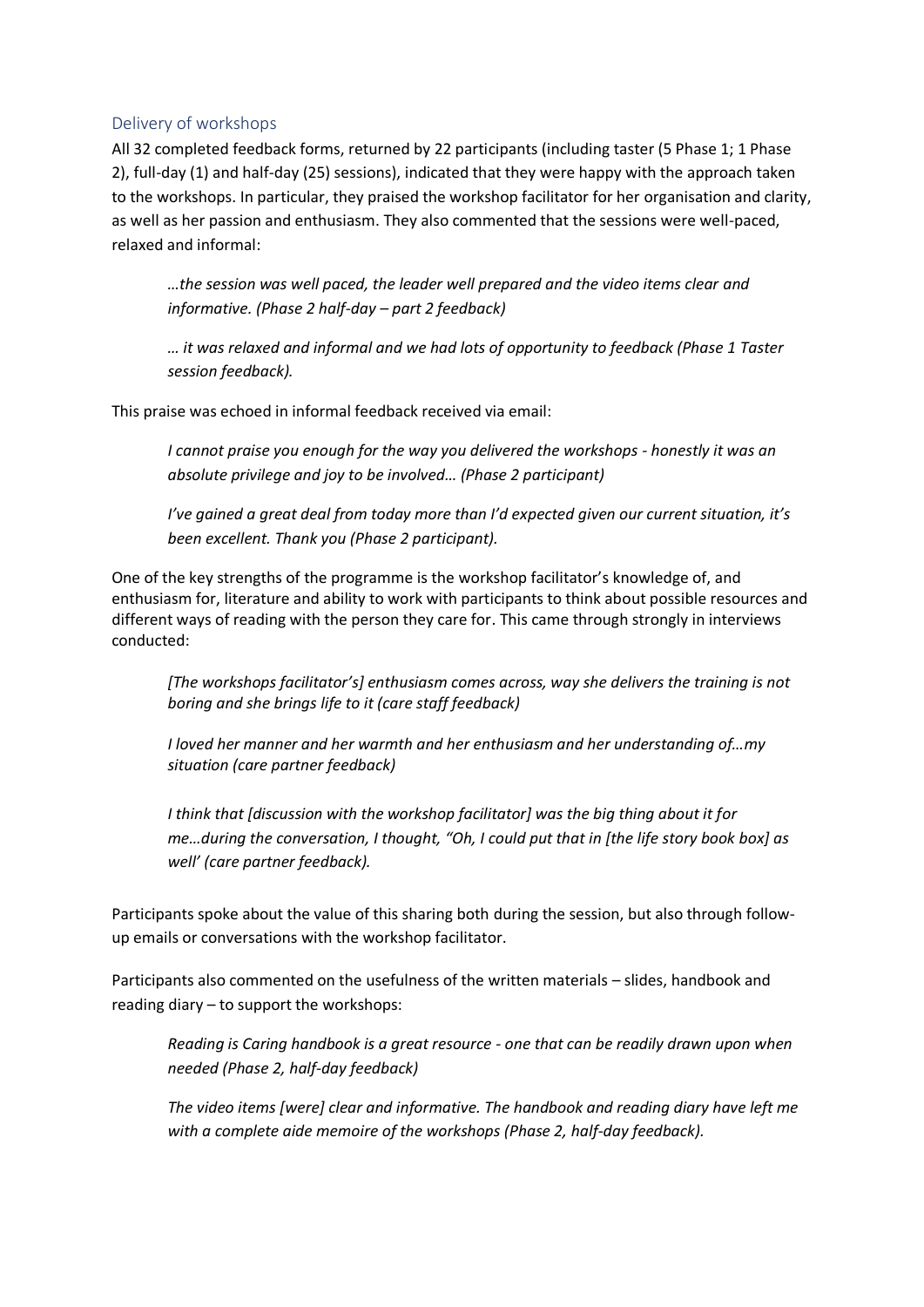However, as a participant commented, there was added value in attending the training and interacting with the facilitator, which went far beyond the face value of the written materials:

*Having read quite a bit of the booklet beforehand, I was amazed how much more was achieved with [the workshop facilitator's] help (Phase 2 half-day feedback).*

Furthermore, attendees valued the opportunity to try out shared reading examples during the session:

*The example reading was particularly helpful way to get an idea of the practice (Phase 2 Taster session feedback)*

One-to-one online delivery meant that workshops were able to be highly tailored to the specific needs of an individual participant as an interviewee described:

*…because she'd kind of understood, you know, the situation that I was specifically in…So we'd get to a bit where she'd say, "Well, I'm guessing this isn't really very relevant in your situation?" And I say, "No, probably not". And then we'd move on (care partner interview).*

One-to-one workshops may encourage some participants to share more freely than they would do within a larger group as an interviewee commented:

*I didn't feel a need to hold back a bit because there's other people that might want to contribute, you know, so from that point of view, it was good (care partner interview).*

#### Workshop content

All the feedback forms (including taster, full-day and half-day sessions), indicated that participants had found the information provided in the Reading is Caring workshops helpful. In particular, taster session participants commented that the workshops had highlighted the potential benefits, both of reading and of adopting a person-centred approach when caring for someone with dementia:

*…it reminds you to bring the 'activity' back to being person centred, allowed us to mentally see the benefit for the people we support* (*Phase 1 Taster session feedback)*

*I found it really powerful and raising awareness of the benefits that reading can bring to the carer and someone living with dementia – can bring them back together again and help to build a positive relationship*. *(Phase 1 Taster session feedback).*

Additional comments from participants in the full-day/half-day sessions indicated that these provided many ideas and practical tips and examples:

*It gave me plenty of ideas for themed shared reading sessions, as well as practical tips on how to approach these in a sensitive, non-challenging way, and some super poems and short stories to use / start off with. (Phase 2 half-day feedback)*

*…there were very practical examples that could use immediately, lots of good tips and also reasons for why these approaches would work. Made me think about why it would be good to start earlier (planning memory box etc) (Phase 2, 1-day feedback).*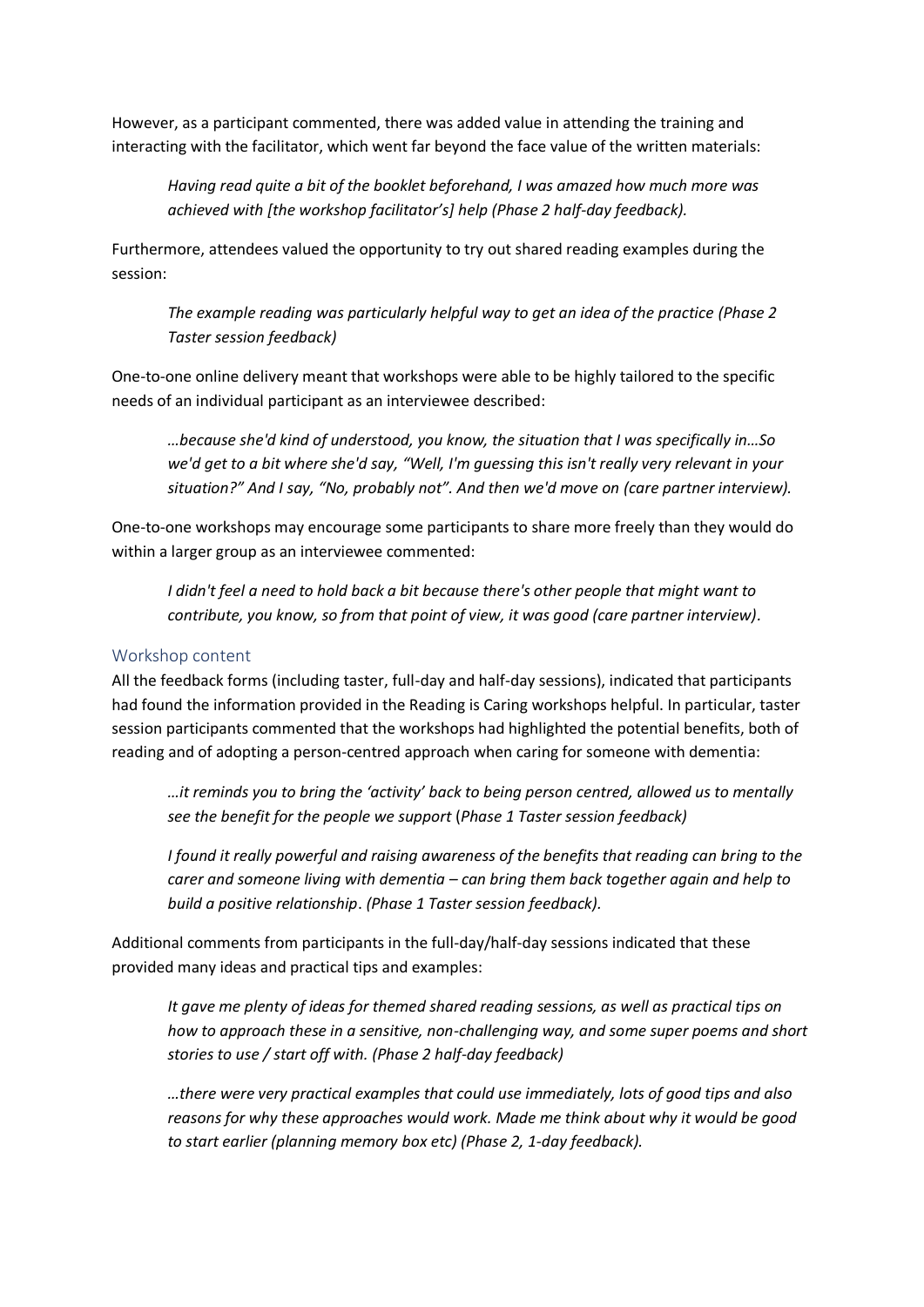Several participants made positive comments about the person-centred nature of Reading is Caring workshops:

Love the idea of facilitating person centred approach especially around reading not aware of *this ever being done before, currently using play list for life effectively (care staff feedback)*

*I like the approach to honour the spirit of the person living with dementia (care staff feedback).*

a participant whose husband was at an advanced stage of dementia commented:

*I think the entire concept is lovely and just wish I had it in use at an earlier stage of my husband's dementia (Phase 2 half-day feedback).*

It was also interesting to note that a community-based member of care staff interviewed had used the Reading is Caring approach with someone at the very early stages of dementia and had found it helpful. Furthermore, as a family care partner participant pointed out, finding time to attend the workshops might be more challenging if she was caring for someone at a later stage of dementia, and a further participant whose husband was also at much earlier stage commented:

*…somethings aren't going to apply at the moment, but others are definitely appropriate (care partner interview).*

## Impact on people with dementia

For people living with dementia, the project aims to evoke memories or imagination and to support better one-to-one relationships with their care partners/care staff, and as result, promote improved feelings of connectedness and personhood, through which they can contribute to their caring relationships in a more meaningful way. The impacts of Reading is Caring for people living with dementia evidenced during the pilot project are discussed below using Kitwood's (1997) model of psychological needs as a framework.

#### Comfort

Care partners and care staff described how they had witnessed the shared reading process appear to bring comfort to the person they were caring for, often in particularly distressing situations. For example, in a workshop observation, a care partner described how her mother needed an ambulance, so whilst they were waiting she read a few poems from a familiar poetry book and her mother became less agitated:

*I found it helpful to have a focus sitting there for that length of time…and I think she did too (care partner workshop observation).*

A care partner who was interviewed commented that reading together acted as a form of stressrelief on days when both she and her husband were finding things difficult:

*It's more for the days when…somehow it just doesn't seem to be going right. You know, things seemed to be going on. And we're both getting a bit stressed by it. And I think it's a really good de stressor (care partner interview).*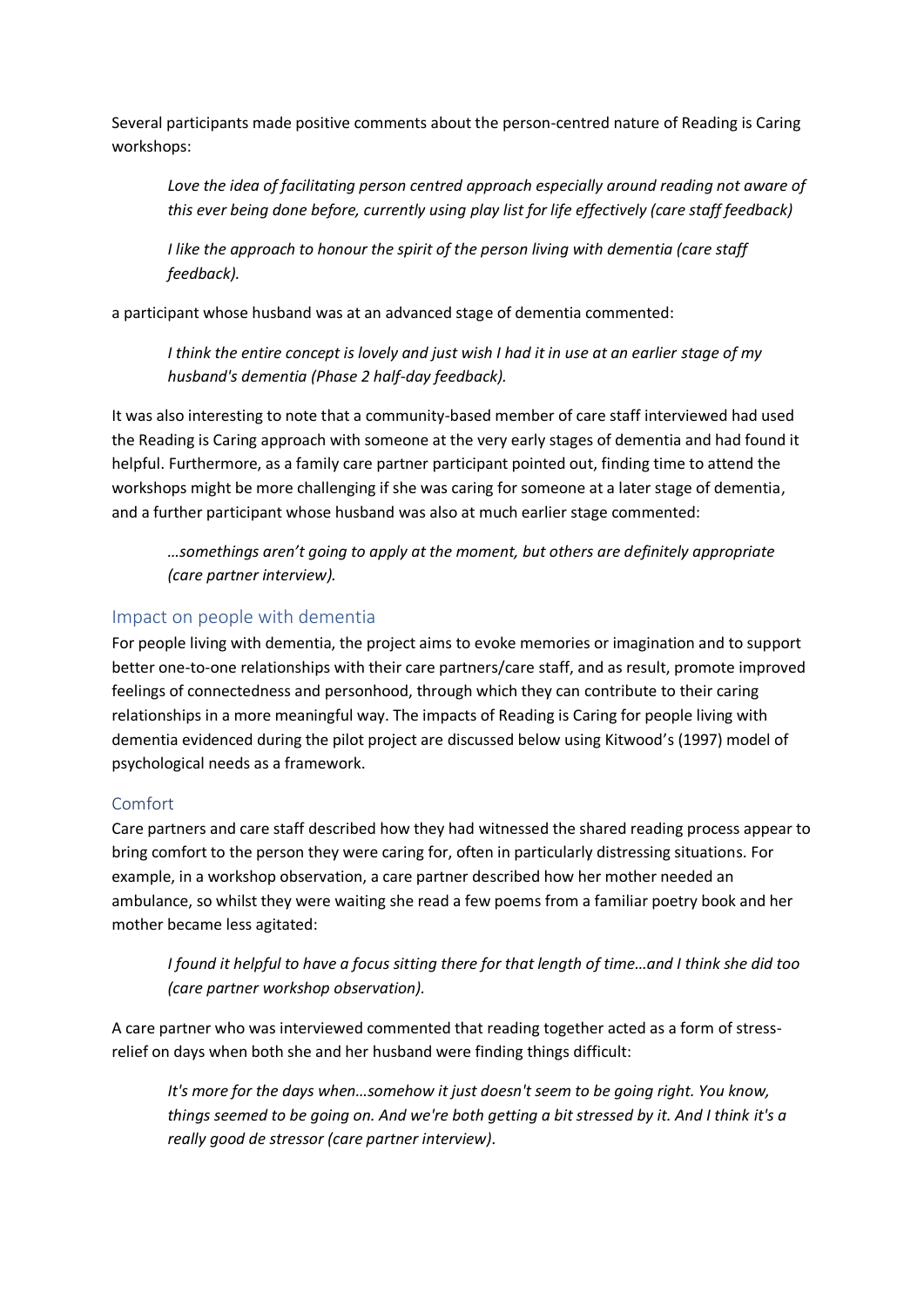Similarly, a member of care staff reported how reading had appeared to help someone suffering from chronic pain by acting as a distraction:

*…she just really suffers from chronic pain. It was just the delight that she'd found something to do to take her mind off…and get completely caught up in the story (care staff interview).*

Shared reading was also reported to bring comfort and aid relaxation in more everyday situations that were not as noticeably stressful:

*I have used [a particular book] more with four patients as an aid to relaxation. One person in particular loves birds so loves pictures with gold finch and some of the poetry and he looks at the pictures and part way through he fell asleep as he was so relaxed (care staff interview)*

*I do read with our granddaughter, and Malcolm enjoys that. He likes listening to the children's books… So that's quite nice. Sometimes he'll just doze off to sleep. It's like a bedtime story. But he, you know, he enjoys seeing her listening to them (care partner interview).*

#### Often this effect appeared to last long beyond the reading period itself:

*And then, you know, he really had a good morning and it just kind of totally changed the mood and changed, you know, how he was… he couldn't cope with even the littlest things to being, you know, feeling much happier and more contented (care partner interview).*

#### Inclusion

Another benefit of Reading is Caring is the way in which it helps people living with dementia to feel more included and able to play a valued part in activities and relationships. For example, in a taster session attended by people with dementia as well as their carers, one of the people with dementia went to the bookshelf and took down a book he was interested in to show the rest of the group onscreen. According to his care partner, and the group organiser, it was very unusual for him to engage with activities in this way.

Through trying out techniques suggested in the Reading is Caring training, care partners and care staff witnessed the people they care for becoming more involved and more responsive than they had been previously:

*[Before the workshop] we were reading to people. [The workshop facilitator] said that some people would like to read for themselves. And there was a lady and I said "I'll start the story off". And we paused, so I asked if she would like to carry on with the story and she said, "Yes, yes" and she read the whole lot. It was just fantastic! (care staff interview)*

*…the thing about, you know, finding the subject that interests them…I see that now. I see that, you know, when a friend comes and speaks to Tom and says something that he's interested in…you can see the connection there…rather than just them rambling about, you know, COVID or something (care partner interview).*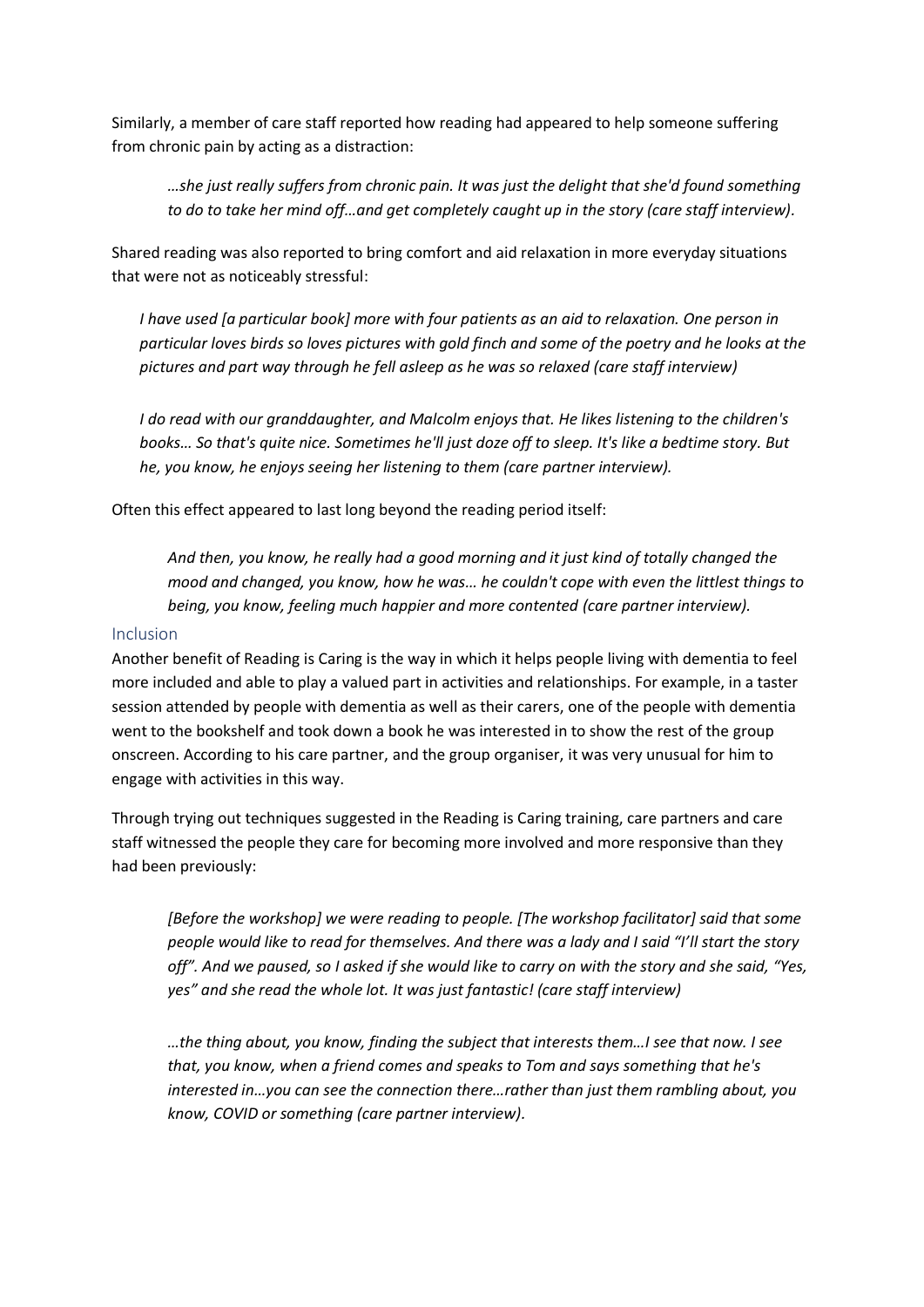#### Identity

In the workshop observations and interviews, it was clear that care partners and care staff had become increasingly aware of the importance of tailoring the reading materials and approaches they use around the identity of the person they are caring for. For example, some people may respond to things they were interested in the past, but others might be more focused on things that were important to them in the present:

*I got out this child's nursery [book] and as she was brought up on a farm, she picked out a story that had all the cows in it. I thought I would read out one line of it, and the reaction of her face, and she knows what she was looking at and what you were talking about. It has really brought home to me, the importance of reading. (care staff interview)*

*So you have to try and find out what each person remembers now. Which I began to realise lately, because I did things with my mum…but I found out that she wasn't interested. She was like, "No, not that. That's not mine...that's not me". So I've got to get things that she's interested now (care partner interview).*

An interviewee described how shared reading might help a person with dementia to share aspects of their identity with a carer – particularly a member of care staff who had not known the person earlier in their life:

…*in sharing some reading it's possible that I might find out more about them because it comes from the reading. You know, you might be reading something about gardening and all of a sudden they start telling you about, you know, the things they love to do in the garden and that kind of thing (care staff interview).*

It was interesting to note that some materials could work when they chimed with a person's identity in a particular situation, but might not be appropriate in other circumstances. For example, a care partner described how children's books worked when her father was in a situation where his identity as a grandparent was in focus, but not on other occasions:

*When I have their great grandchildren, dad would sit and love the picture story. But when I tried to share something with him [he wasn't interested in a children's book] (care partner interview).*

This theme also highlighted a potential barrier identified by a member of care staff: whilst people who saw themselves as 'a reader' may be easy to engage with Reading is Caring, those who had struggled with reading or had not had opportunity to read earlier in their life might find it difficult to relate to books and other reading materials as part of their own identity:

*…certainly won't be for everybody. Basically, because not everybody reads. Some people don't even like, read the newspaper…It's sort of like embedded in them, that they're not readers…very hard to break through that (care staff interview).*

#### **Occupation**

Occupation is one of the themes where there is strongest evidence through the pilot that Reading is Caring can make a difference to the everyday lives of people with dementia. It offers people an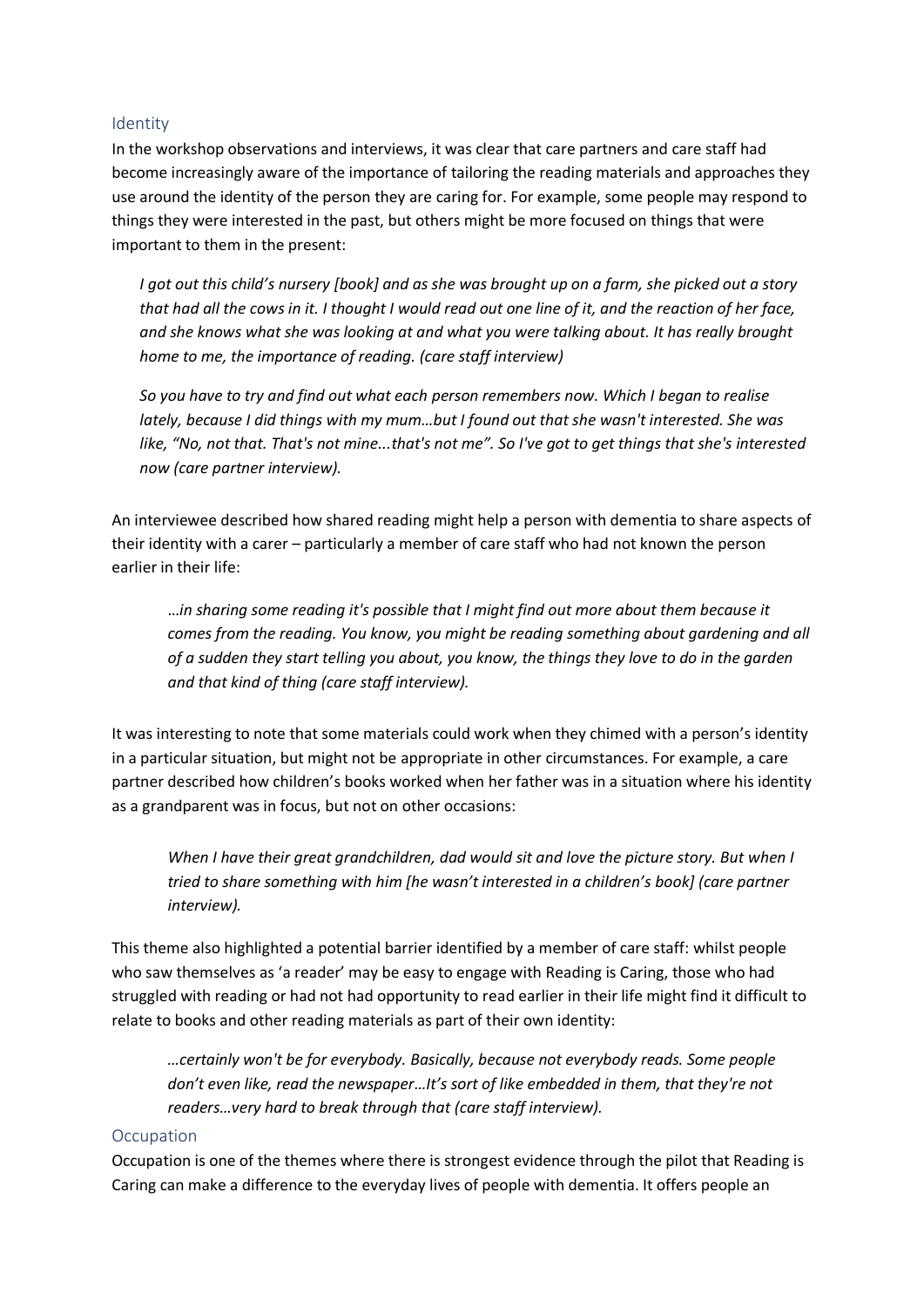enjoyable, stimulating and accessible activity. For some people, this was particularly important during the coronavirus lockdown when many usual activities were closed:

*[During lockdown] just to have something is a bit of a relief for me (care partner interview)*

*…I'll certainly spend time preparing my 'Life Story Book Box' after today…. I feel sorry for him sitting there doing nothing hour after hour. I wish I'd taken part in this course 6 years ago! (care partner feedback).*

For those who had enjoyed reading earlier in their lives, in particular, shared reading provides options to allow that activity to continue beyond a time when a person with dementia might be able to read for themselves:

*I just think it's opened up a whole world, really…George does read because he loves reading. But I see that he's reading less and less, you know, he'll sit for longer periods without reading. And it takes him longer to get through a book and things like that. So, you know, I think being able to either me or someone else read with him is just, it's just really good (care partner interview).*

Shared reading is also an activity that is easy to implement, requiring minimal resources, and able to take place easily alongside other activities, such as cooking or eating. In addition, reading materials can be useful as a focus for conversation and interaction. This can be particularly useful for care staff who may not know all the people they care for well and initially find it difficult to find a connection; the activity of reading could help to stimulate conversation:

*…you're not asking them to have a conversation that like just a normal conversation you've got something to focus on that you're sharing together and you can just chat about it (care staff interview).*

Even amongst care partners who know a person with dementia well, shared reading – as well as being a stimulating activity in itself – could lead on to further discussions, reflections and other forms of stimulation:

*…when you get a connection, and he starts just talking about things it's lovely…And he enjoys reminiscing and various things. And you know, it stimulates thoughts and ideas for him, which is lovely (care partner interview).*

# Attachment

Reading is Caring also has the potential to support people living with dementia in being able to have relationships based on genuine partnership and to feel close to others. For example, a care partner interviewee described how she and her husband talked about incidents from his childhood he had never previously told her about after a memory was sparked during shared reading:

*I was cooking. And I said, "Oh, we could look at one of these [stories from the Reading is Caring handbook]". And George actually started to read a bit of it himself out loud to me, which was nice. And I enjoyed that, because I was cooking, he was reading…And then we chatted because it made him think about when he grew up in the west of Scotland…And it*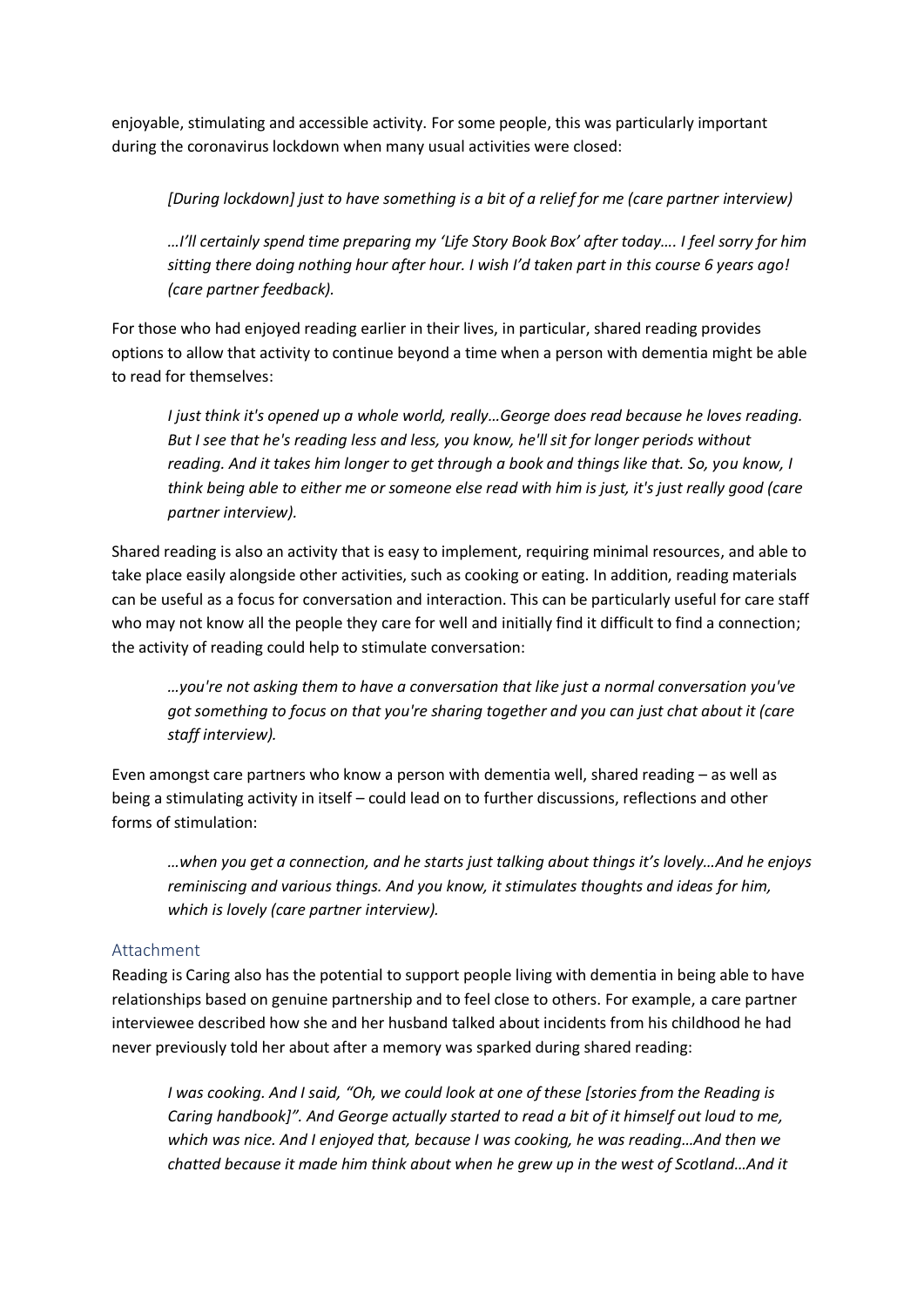*got to him talking about his cousins and a lot of childhood memories. And it was, it was very relaxing for both of us. And it was it was just nice talking about his childhood and him talking about it (care partner interview).*

Another interviewee spoke about how, through poetry, she and her mother were able to become closer:

*…she quite often does connect with it especially if it's something that sparks a memory for her, you know. Some poems obviously do and she'll occasionally produce a line, or really wake up, or even the name of a poet that she likes…just that lovely connection when you can see that she's understood and that gives her pleasure that she really looks at me and engages, you know, you get that contact in a way that if I'm just sitting there droning on about my day… (care partner interview).*

The same care partner went on to describe how reading had helped to place their relationship on a more equal footing (rather than being based on carer and cared for):

*…occasionally I'll say, "Oh I don't know this poem"…and she'll say, "Take the book". And…that's what our life always used to be like in terms of reading so that's a really special thing you know and it gives her the ability to be part of that relationship in an equal way, you know, it's really lovely (care partner interview).*

#### Impact on carers

Reading is Caring also aims to have an impact on care partners and care staff themselves. The following section sets out the main impacts in terms of carers' confidence using shared reading; impact on caring relationships; and ability to manage their own mental health and wellbeing.

# Confidence using shared reading as an approach to create and maintain their relationship with a person with dementia

The act of reading aloud can be intimidating at first and several care staff and care partners commented on how taking part in the Reading is Caring workshops had helped them to overcome their initial hesitancy:

*…it just gets you over that fear of reading out loud as well when you're when you start doing it you know in a small group like that and everybody's in the same boat (care staff interview).*

In particular, several interviewees said that they had found the advice to read more slowly particularly helpful:

*I've maybe been more conscious of the speed and perhaps slowing down even more…or at least leaving gaps…leaving a pause for her to absorb the information and that's possibly something that I've noticed I've been doing better I think since the course…I quite often read poems twice with mum…I'll sometimes read it very slowly the first time and then the second time I'll read it with the rhythm…once she's already familiar with what we're talking about (care partner interview).*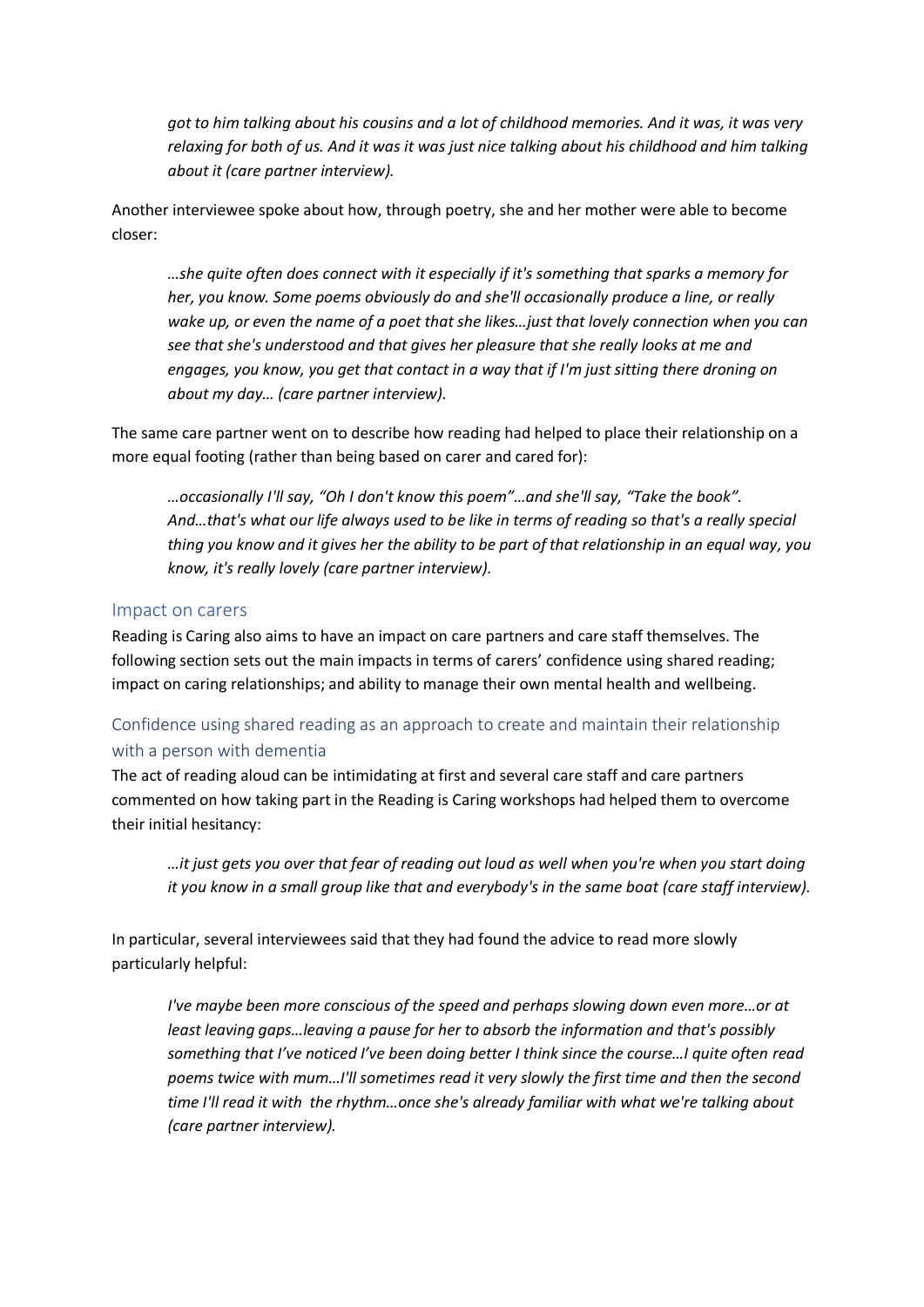Another tip from the course that participants said they had started to use was pre-reading material before they shared it:

*I'm realising that death is a difficult subject from now, which it didn't used to be. And there's a horrible number of poems that, you know, suddenly lead off into that kind of world…it sounds so obvious when…somebody says, "Check this stuff before you read it". But yeah, I was guilty of not doing that before…I'm better at doing a very quick scan… (care partner interview).*

The importance of illustrations was another aspect of the training participants said they found helpful and were starting to make more use of:

*…I think probably the idea of…looking for and separating out illustrations and maybe giving mum those to look at while I read…there's a couple of books with pictures or illustrations which she does often enjoy but…I think the idea that I could maybe just photocopy those and have them separate or look for pictures that go along with whatever I'm reading and because I think it works that mum's quite often distracted by trying to read the words and then not being able to and so I think that for me feels like quite a sort of lightbulb moment and that's that feels really quite a strong thing for me (care partner interview).*

In another case, an interviewee said they had been prompted to use non-fiction books, such as sport, for shared reading, whereas before they would only have considered using fiction.

Several interviewees said the sessions had acted as a prompt or reminder that had stimulated them to start, or to do more, reading activities:

*…several folks have said to me, "I've picked up poetry books again"…the poem that [the workshop facilitator] did was a great kick-off, and for sure. The short story as well…great foundation points for people to start thinking about (taster session group organiser interview).*

Although not all participants had started to create a life story book box by the time of the evaluation interviews, a number commented that the course had been useful in giving them an opportunity to think about the different types of resources and themes that might appeal to the person they were caring for. For care staff, the links between the Reading is Caring approach and lifestory work made it easier for them to think about ways of integrating shared reading with the usual approaches they might adopt when working with someone with dementia.

Furthermore, many interviewees described how attending the Reading is Caring workshops had given them increased confidence, or "permission" as one put it, to try different approaches. Indeed, there were several examples of care staff in particular adapting and building on the techniques from the workshops. Examples included:

- creating a box of books that had inspired someone throughout their life
- linking reading into care home theme weeks e.g. Easter, 1950s week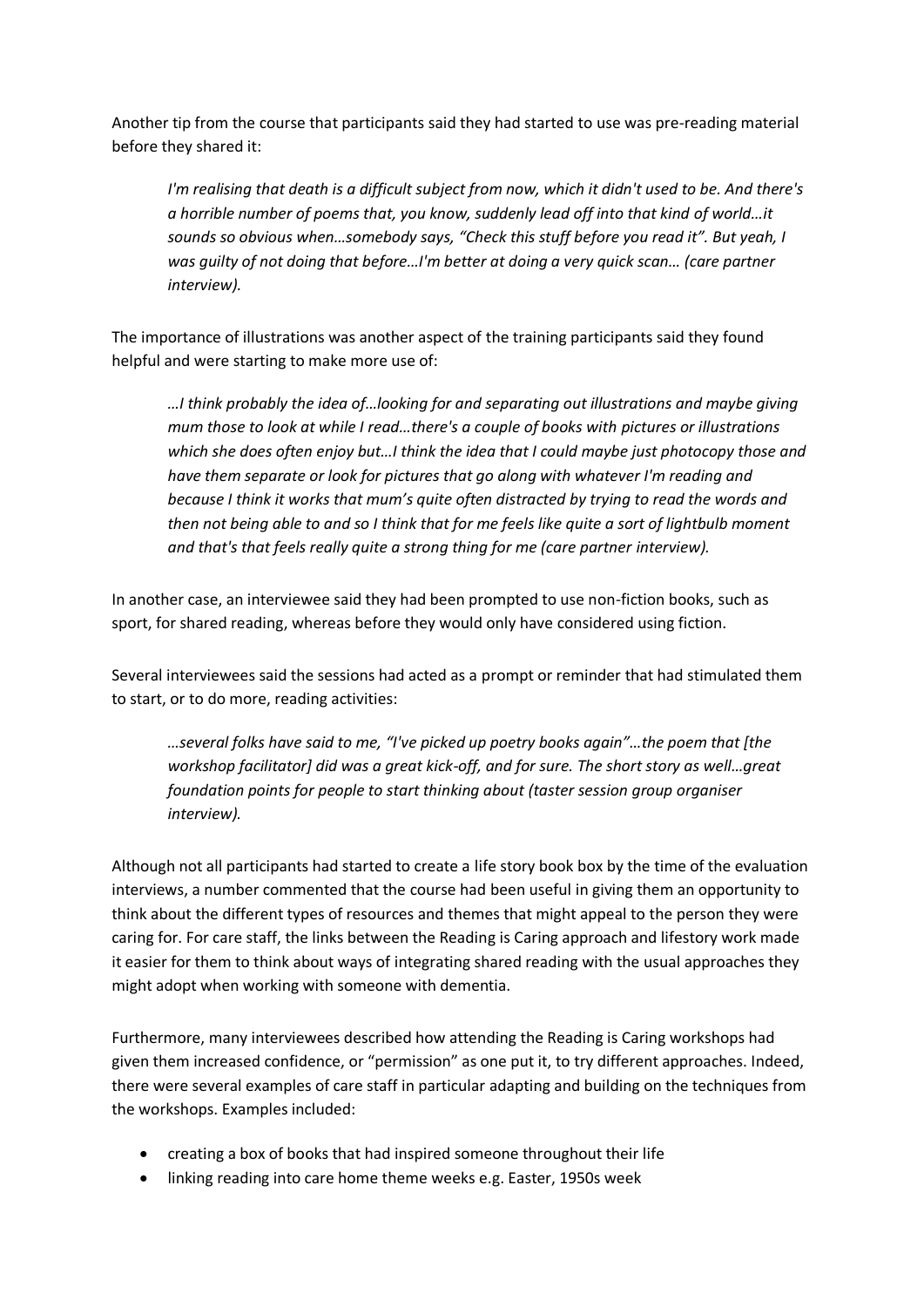• integrating Reading is Caring with a hospital-based reminiscence and sensory group.

#### Impact on caring relationships

Workshop participants described how Reading is Caring has the potential to impact on caring relationships as members of the family came together to support the shared reading process. This might involve a person with dementia and their care partner creating a life story book box together, for example, or involving children or grandchildren in the creation of life story book boxes. It could also be an activity a professional carer and person with dementia could do together to help the member of care staff to better understand the person:

*…if I could use that course in that way to help get a conversation going so I could talk to them about what they liked and we could maybe make a box together (care staff interview).*

Interviewees described how life story book boxes and the reading diary could help to provide continuity of care and also enable a wider range of people to get involved in shared reading. For instance, a life story book box, or favourite books, could be shared with care staff to help them to understand the life and interests of the person with dementia, or to help other relatives to engage more effectively:

*…if it came to the point of carers, [a life story book box] would be incredibly useful. Because …then carers would know something about the person rather than just not knowing a thing. I thought that was incredibly good idea (care partner interview)*

*I think it might be quite a good idea…to start getting a few boxes, so that, you know, if his son or his daughter in law comes…they can use that…Paul might like to read to his dad, but he doesn't know what he likes…I could suggest it to him. And he may even bring something of his own because they have very similar interests, you know (care partner interview).*

*She absolutely loves it [poetry book suggested in the Reading is Caring workshop] and has really formed an attachment to it already, which is amazing. Her carers have picked it up and read it with her and so has her art companion (care partner feedback).*

The workshops also helped some participants to see new ways of engaging with the person they were caring for that suited their current situation:

*…my ambition was every night you'd have a little bit of story and we would recap and move on. And you know we're passed that…but not to panic about what I can't do and just accept things that I can (care partner interview).*

Some interviewees spoke about the challenge of fitting shared reading into an already busy caring schedule, but others saw it as a means of finding space to escape from day-to-day difficulties:

*… if things are difficult or if you're having a difficult day; if the person's having a difficult day; if you feel you're not coping terribly well actually sit down and read something together. And it will take you right away from the here and now and into some other world. And, you know, that you can share and talk about, and I would say, that's, that's a big thing for me… (care partner interview).*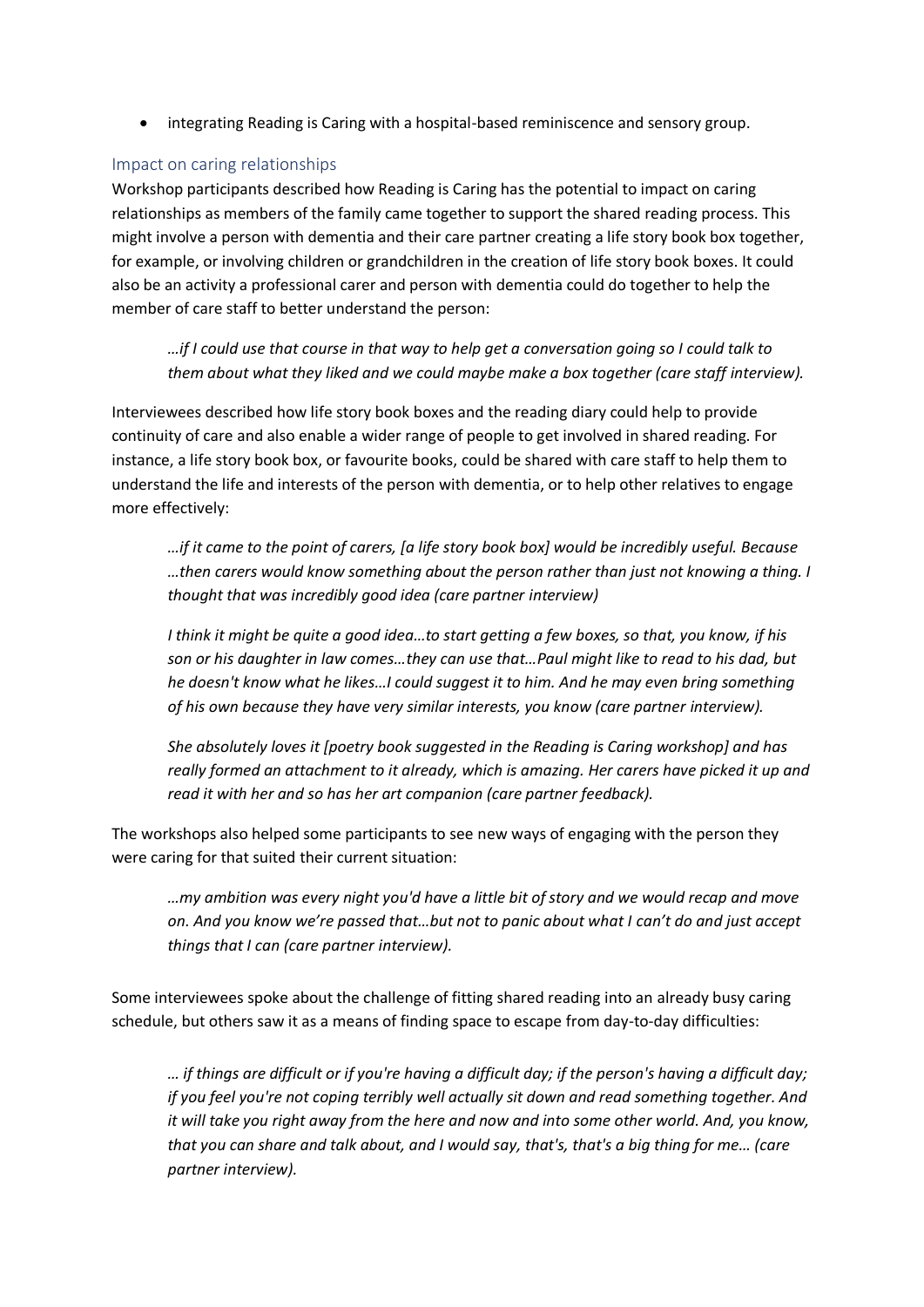Similarly, another interviewee commented that shared reading felt like one of the more positive aspects of her role as a care partner:

*…this is actually one of the more positive elements of my role as a carer you know is that that reading thing and here's a way of making it even more positive and hopefully being able to keep it going for much longer than it otherwise might have been able to…that feels like a lovely experience …to think about the positive bits and opposed to dealing with problems (care partner interview).*

## Ability to manage their own mental health and wellbeing by using reading for pleasure.

There was also evidence from the pilot phase that Reading is Caring has positive benefits for care partner and care staff mental health and wellbeing. A number of interviewees spoke about a slight sense of guilt as a carer taking time for themselves, so it helped to be reassured during the course that it was okay for the activity to be enjoyable for them, as well as for the person they were caring for:

# *…that's really nice just to be kind of reassured that it can be partly for you as well (care partner interview)*

They appreciated the suggestion of finding reading materials that were of interest, not only to the person with dementia, but for them too:

*Choosing books and magazines that are of interest to both people would be quite important I think (care partner interview).*

Interviewees spoke about the shared reading experience being a relaxing one for both parties. This could be true in everyday situations, but also in more distressing circumstances:

*George had a fall in the house…he couldn't get up. So I called the ambulance…And so we're sort of just sitting waiting, and I thought I could maybe read to him. He had a book for Christmas…it was about a Tiger Moth flying over the Himalayas. So I started reading that. I didn't get all that far, but I think the thing that was good was that…we were in a difficult situation, we were just waiting for the ambulance, we're both worried about, you know, what was going to happen and him having maybe having to go up to a hospital and so it just kind of took us both to a different world for a while till the ambulance came. So that, you know, that was good…I definitely get taken into another place as well. I mean, certainly, that day, was it waiting for the ambulance, I think it was good for both of us… (care partner interview).*

As another interviewee explained, it was not simply the act of reading itself that was relaxing, but also the knowledge that, as a care partner, she was doing something that might help the person with dementia:

*…if she's quite anxious so for me it's helpful to have…I mean, it's not just about the pleasure of reading for me - I get that - but it is it is also a pleasure to have a way of thinking this might help because that helps my anxiety too if she's in...a bad way (care partner interview).*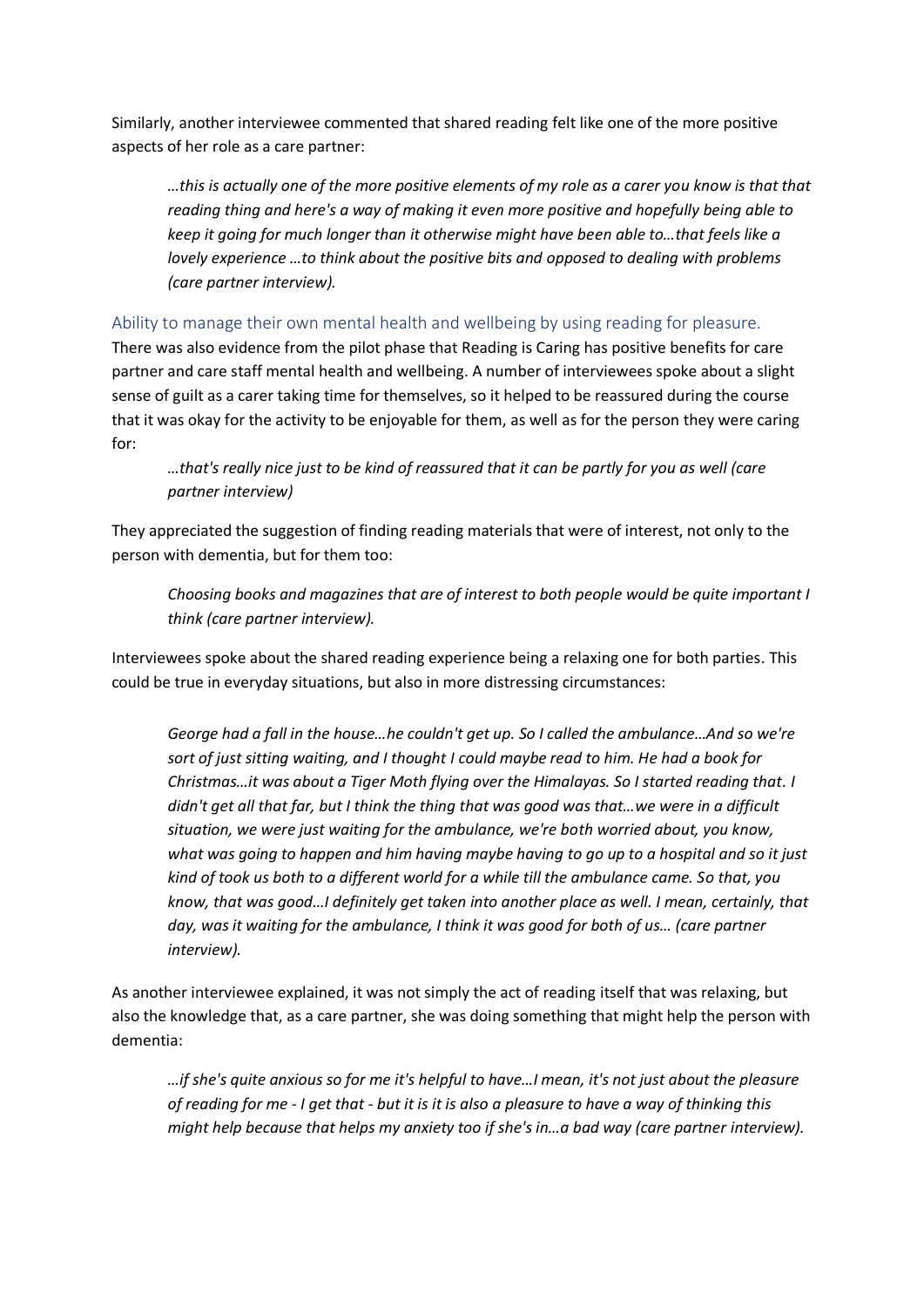A member of care staff echoed this sentiment when describing how she felt shared reading might be helpful for the wellbeing of people caring for a relative with dementia. Shared reading activities could reduce family members' sense of helplessness and allow them to feel they were doing something positive:

*…it's something that I think I can share with family members… I have two gentlemen...they both had wives in local care homes who have dementia…both gentlemen are in their 80s. And both come back really quite upset every day when they've sat there and have not been able to have any kind of conversation with the person. And they find it really upsetting and really demoralising…maybe it's something that I can help them with. Maybe we could, you know, do come up with the boxes together for them to take down to the care home… it would be something that they could gather together themselves and work on themselves. So it would give them a focus as well. And they'd really feel like they were helping (care staff interview).*